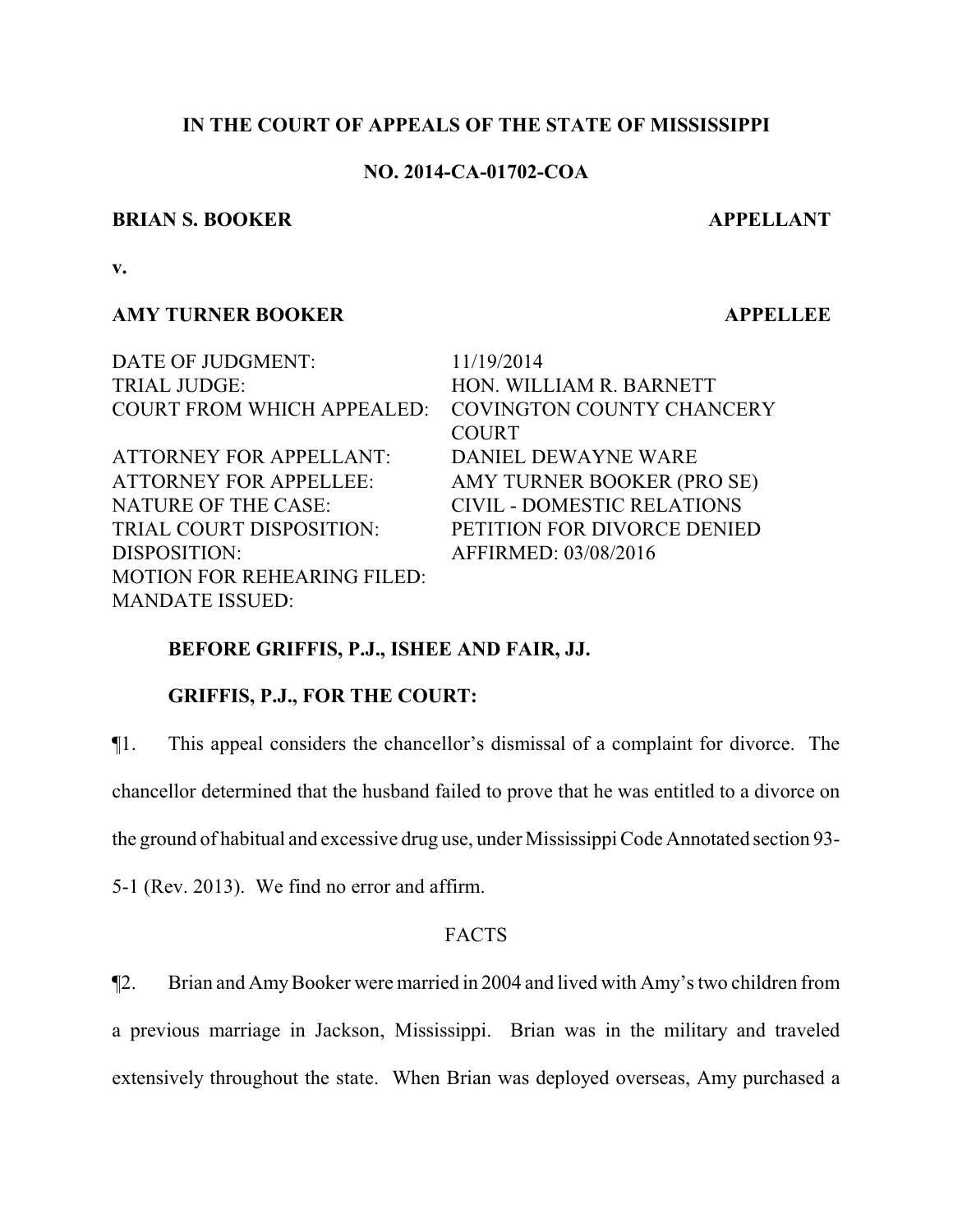home for the family in Seminary, Mississippi. When Brian returned, the family remained in Seminary, and he commuted to work over the next several years. In 2008, Amy left her job to stay home with the children.

¶3. In 2011, Amy had gastric-bypass surgery. Within the next year, she also had gallbladder surgery and multiple surgeries to remove kidney stones. Because the gastric bypass caused her to have problems eating, Amy had multiple surgeries to expand her esophagus. During this time, Brian claims that Amy became dependent on Lortab, a pain medication prescribed to her in liquid and pill formby her surgeons, general practitioner, and various emergency-room physicians.

¶4. In January 2014, Brian filed a complaint for divorce and cited Amy's habitual and excessive use of drugs as grounds for divorce under section 93-5-1. In response, Amy filed a counterclaim for a divorce on the ground of habitual cruel and inhuman treatment. After trial, the chancellor ruled that Brian had not met his burden of proof to establish that Amy's drug use was excessive. Instead, the chancellor found that Amy's drug use was based on valid prescriptions given by her doctors to treat her medical problems. The chancellor dismissed Brian's complaint for divorce, finding he had failed to prove grounds of divorce. Then, Amy voluntarily dismissed her counterclaim. Brian appeals the chancellor's dismissal of his complaint.

#### STANDARD OF REVIEW

¶5. "In a divorce proceeding, the chancellor is the finder of fact, and the assessment of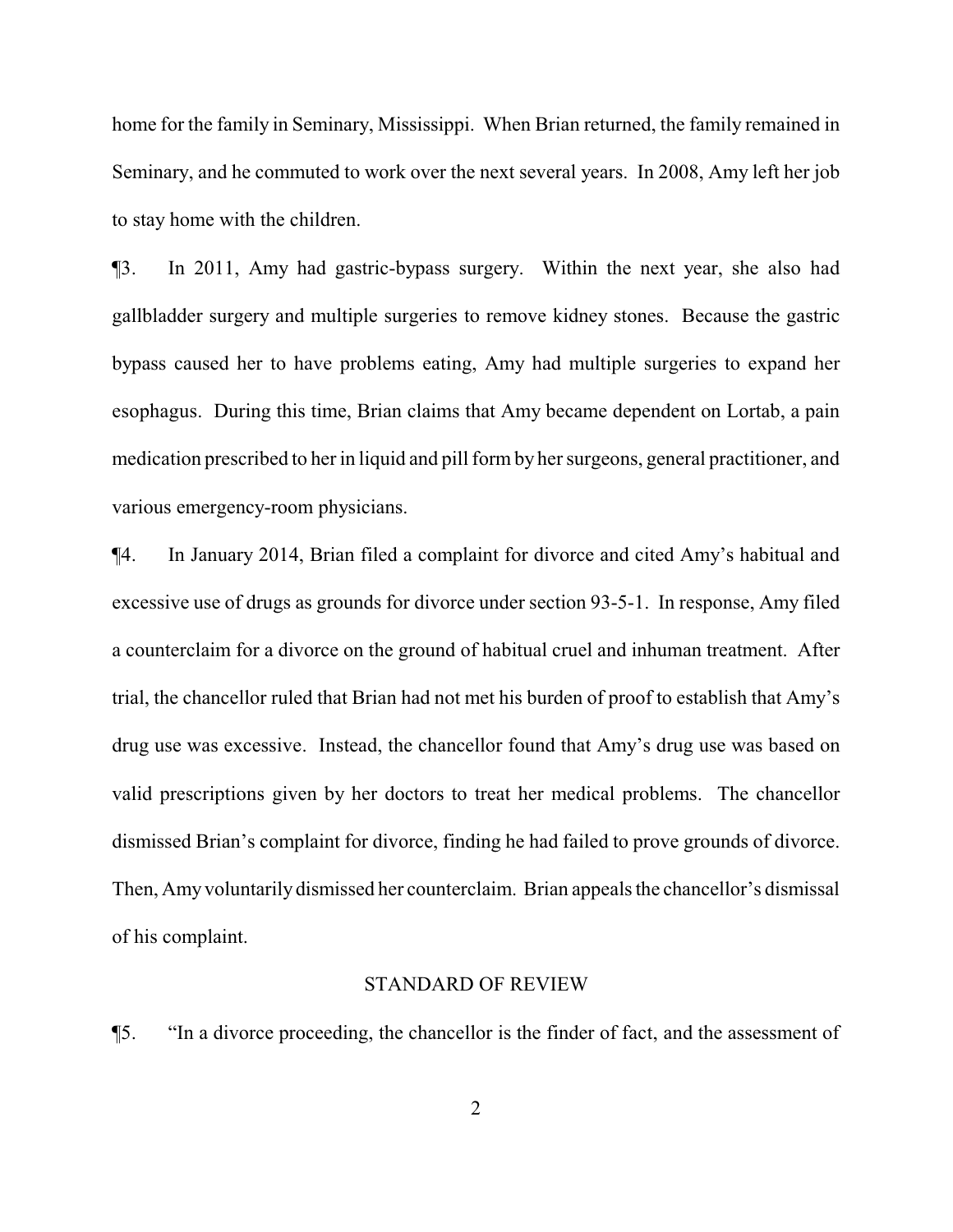witness credibility lies within his sole province." *Carambat v. Carambat*, 72 So. 3d 505, 510 (¶24) (Miss. 2011) (citing *Sproles v. Sproles*, 782 So. 2d 742, 746 (¶12) (Miss. 2001)). The chancellor's findings will not be disturbed "when supported by substantial evidence unless the chancellor's judgment was manifestly wrong [or] clearly erroneous[,] or an erroneous legal standard was applied." *Id.* at 510-11 (¶24).

#### ANALYSIS

¶6. To prove the ground of habitual and excessive use of opium, morphine, or other like drugs, the supreme court has held:

A complainant must prove (1) that the guilty spouse's use of drugs was habitual in that it was customarily and frequently indulged; (2) that the guilty spouse's drug use was so excessive that [s]he did not have the ability to control h[er] appetite for drugs; and, (3) that the drugs used were morphine or opium or comparable . . . in effect.

*Ladner v. Ladner*, 436 So. 2d 1366, 1375 (Miss. 1983); *see also* Miss. Code Ann. § 93-5-1.

¶7. In *Ladner*, the court ruled that the "habitual" use of drugs "requires more than an occasional indulgence in drugs." *Ladner,* 436 So. 2d at 1373. Rather, "the complainant [must] show that the defendant customarily and frequently uses drugs." *Id.* The use of drugs must not only be "habitual" but also "excessive." *Id.* at 1374. This element "requires an abuse of drugs." *Id.* The supreme court has ruled:

[T]he guilty spouse must be so addicted to the use of drugs that [s]he cannot control h[er] appetite for drugs whenever the opportunity to obtain drugs is present. However, we consider it a justifiable excuse for such behavior where . . . the defendant is prescribed such drugs by a physician for legitimate reasons.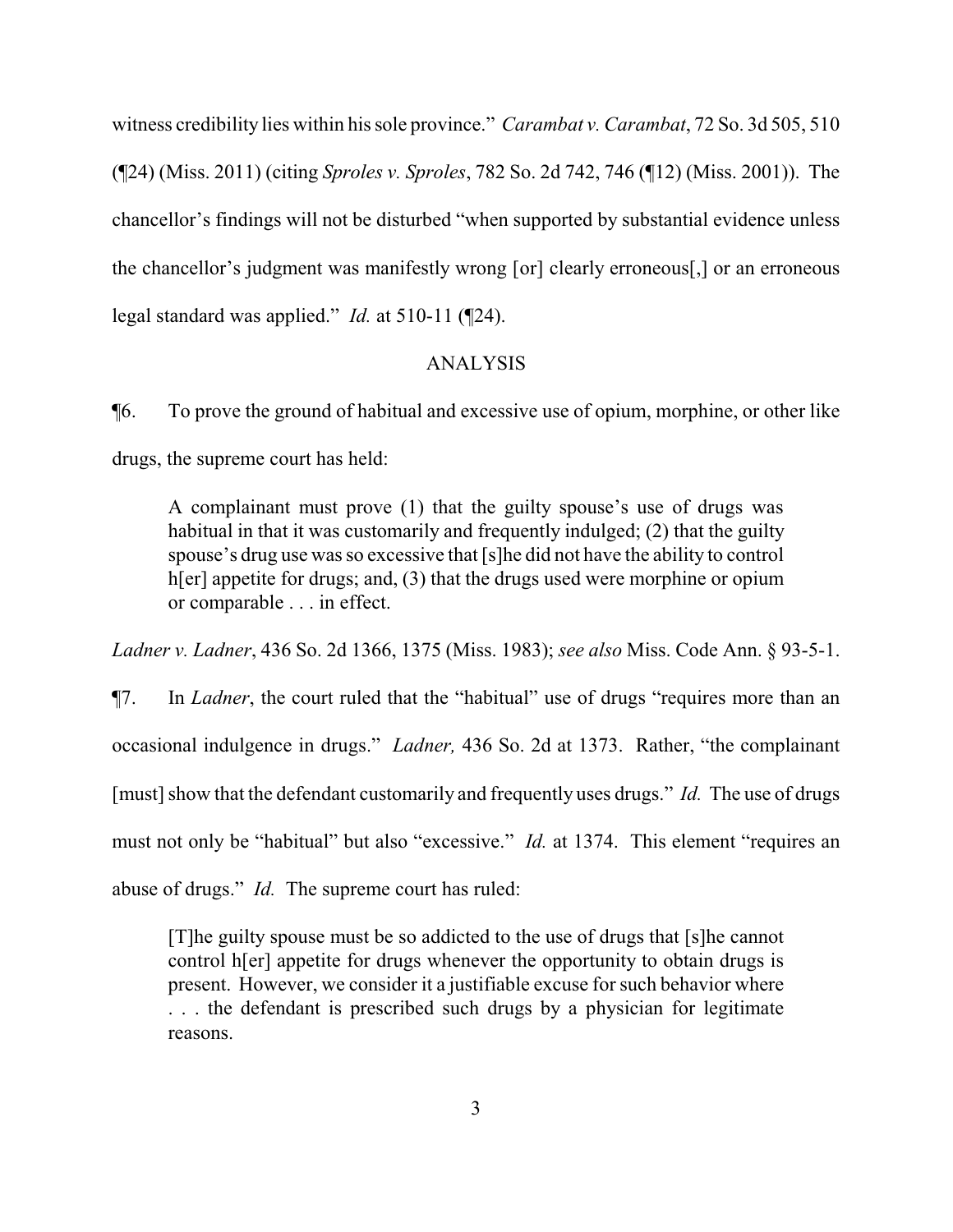*Id.* 

¶8. The *Ladner* court explained the "excessive" element through analysis of *Rindlaub v. Rindlaub*, 125 N.W. 479 (N.D. 1910). There, a wife sought a divorce from her husband on the ground of his drug use. Though the husband's use was habitual, the court denied the divorce and found that because the drugs were taken to alleviate pain caused by health problems, "such a habit [was] reasonably and necessarily caused by conditions over which the victim had no control . . . ." *Ladner*, 436 So. 2d at 1374 (citing *Rindlaub*, 125 N.W. at 496).

¶9. Prescription-drug use was the issue in *Ladner*. "The testimony showed that Mr. Ladner was not truthful with his medical doctors concerning his frequency of use and dependency on these drugs. He exceeded the prescribed dosages." *Id.* at 1369. Ladner's pharmacist also testified about the prescriptions that he filled. *Id.* at 1373.

¶10. In *Lawson v. Lawson*, 821 So. 2d 142, 145 (¶14) (Miss. Ct. App. 2002), this Court affirmed a divorce on the ground of habitual and excessive use of drugs. The Court ruled that the chancellor's decision was based on evidence that the wife obtained drugs through "over-prescription by medical personnel" and by "simultaneously seeking treatment from multiple physicians, without sharing the fact that she was seeing and obtaining prescriptions from all of them." *Id*. at (¶13). Professor Deborah Bell in her treatise, cites *Lawson* for the proposition that "[h]abitual use of drugs as prescribed is not grounds for divorce even if the defendant becomes dependent on the drugs. But divorce may be granted when a spouse's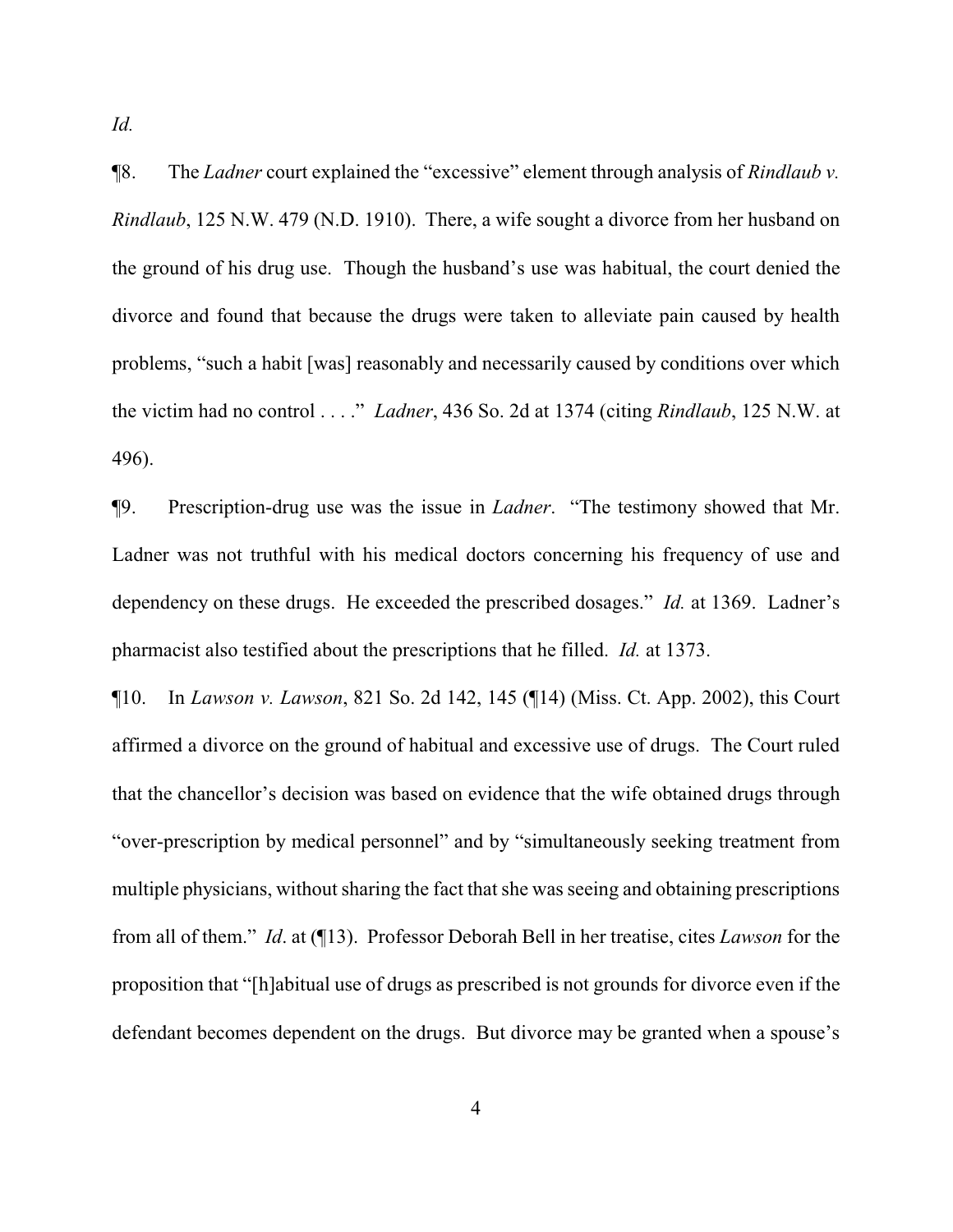initial, legitimate use of prescription drugs becomes misuse." Deborah H. Bell, *Bell on Mississippi Family Law* § 4.02(7)(c) (2011). Thus, when we consider "excessive" we must include in the definition the "misuse" of prescription drugs.

¶11. Here, within this definition, Brian must prove that Amy's use of Lortab and similar pain medications was "excessive." The chancellor found that it was not. And the chancellor ruled that "[Brian's] proof showed without question that in every instance of her use of Lortab, the medication had been prescribed by a doctor for her very legitimate health problems."

¶12. Amy denied having an addiction to prescription drugs. She argued that her body, due to the gastric-bypass surgery, reacted differently to the pain medication. However, Brian and Amy's mother, Miki Turner, testified that Amy had a prescription-drug addiction. Yet Amy's father, Alvin Turner, and daughter, Whitney Steel, both testified that while the Lortab did cause Amy to have episodes of intoxication, they could not definitively say that she had an addiction to these drugs.

¶13. Brian, Miki, and Whitney all testified about various times during 2012 and 2013 when Amy would become impaired and have "episode[s]" of unconscious actions. Miki testified that during these years, Amy visited the emergency room fifty to seventy-five times for various medical problems and pain.

¶14. Brian also testified that the family had no credit-card debt, but in 2012 Amy charged \$20,000 on the credit card. Brian testified that he did not know where the money was going.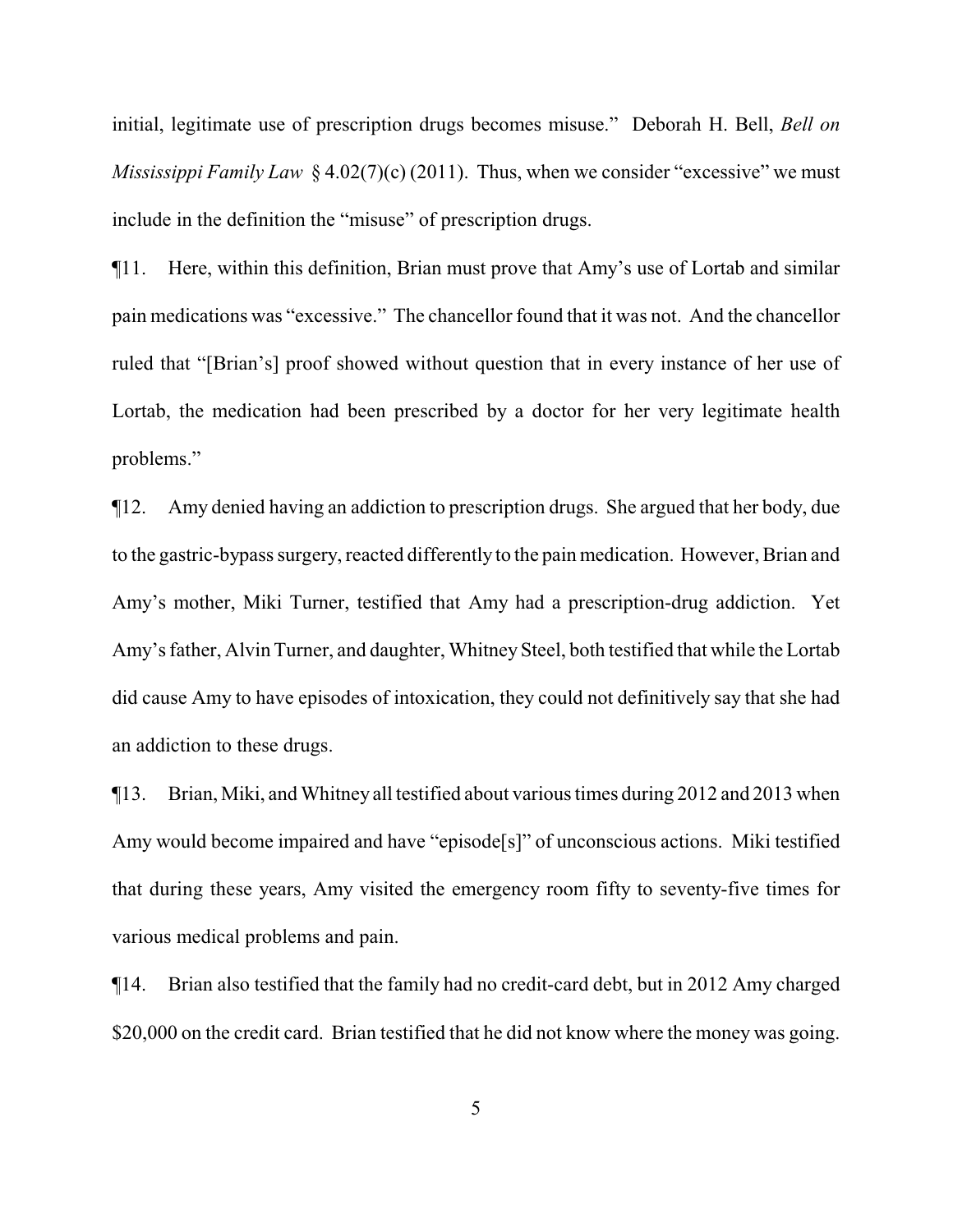Amy testified that she moved cash to their joint bank account to buy groceries and pay bills. ¶15. All of the family members, except Amy, testified that in 2012 Amy's medications were locked in a closet and given to her only at the appropriate times. However, this arrangement did not last long. Amy found the key during the days that Brian was away for work and had access to her medications. Then, in July 2012, after either a drug overdose or a "seizure event," Amy voluntarily checked into Pine Grove Behavioral Health and Addiction Services for treatment. Amy left after only one night.

¶16. In November 2012, Amy received a citation for driving under the influence. During the stop, Amy suffered a seizure and was taken to a hospital in Jackson. Amy did not remember this incident, and she did not remember many of the other episodes that her family members testified about.

¶17. At trial, Amy claimed that she had not used Lortab for many months. She testified that her physicians had given her a plan for pain management that did not cause her to have episodes of impairment. None of Amy's doctors or pharmacists testified at trial. Although Brian offered some of Amy's pharmacy and medical records into evidence, neither the records nor the testimony established that Amy had been diagnosed with an addiction to prescription pain medications or indicated that Amy's drug use was excessive.

¶18. Unlike *Ladner* and *Lawson*, the evidence here does not indicate that Amy was overprescribed Lortab or any other pain medication. Also, while Amy sought treatment from multiple physicians, there was no evidence that she lied to her physicians about her drug use